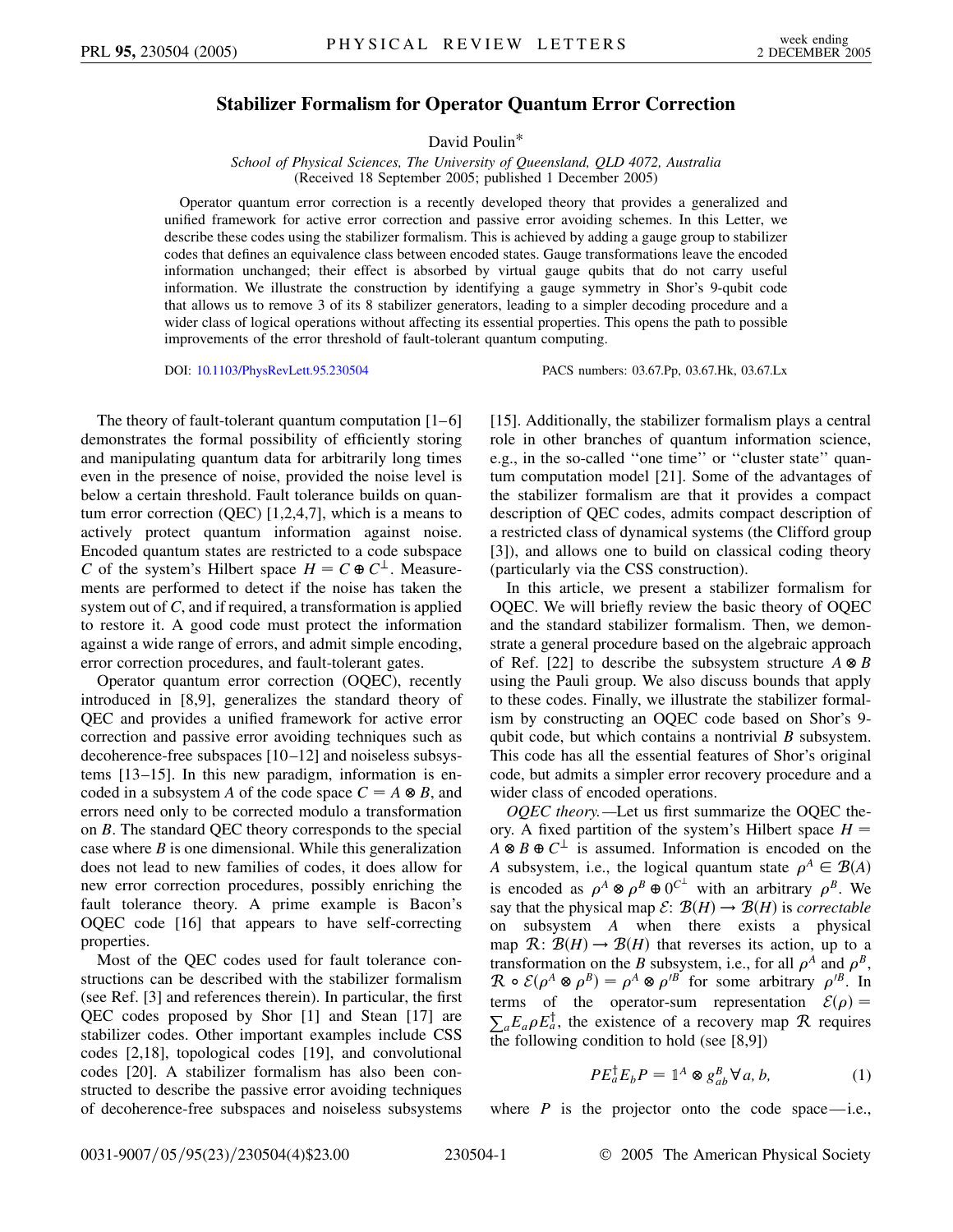$PH = C = A \otimes B$ —and  $g_{ab}^B$  is an arbitrary operator in  $B(B)$ . That this condition is also sufficient for  $\mathcal E$  to be correctable was proven in [23], along with alternative information-theoretic necessary and sufficient conditions. As expected, when the *B* subsystem is one dimensional, Eq. (1) reduces to the familiar error correction condition [4,7].

*Stabilizer formalism.—*Let us now focus on the case where the system is composed of *n* qubits, so  $H = \mathbb{C}^{2^n}$ . The Pauli matrices are defined as

$$
X = \begin{pmatrix} 0 & 1 \\ 1 & 0 \end{pmatrix}, \qquad Y = \begin{pmatrix} 0 & -i \\ i & 0 \end{pmatrix}, \qquad Z = \begin{pmatrix} 1 & 0 \\ 0 & -1 \end{pmatrix}.
$$

We denote  $X_i$  the matrix  $X$  acting on the *j*th qubit, and similarly for  $Y_i$  and  $Z_i$ . The Pauli group on *n* qubits  $P_n$  is generated under multiplication by the Pauli matrices acting on each qubit, together with the imaginary number *i*. In terms of independent generators, we have  $P_n =$  $\langle i, X_1, Z_1, \ldots, X_n, Z_n \rangle$ .

The first step in constructing a stabilizer code is to choose a set of 2*n* operators  $\{X'_j, Z'_j\}_{j=1,\dots n}$  from  $\mathcal{P}_n$  that is Clifford isomorphic to the set of single-qubit Pauli operators  $\{X_j, Z_j\}_{j=1,\dots,n}$  in the sense that the primed and unprimed operators obey the same commutation relations among themselves. The operators  $\{X'_{1}, Z'_{j}\}_{j=1,\dots,n}$  generate  $P_n$  and behave as single-qubit Pauli operators—we can think of them as acting on *n* virtual qubits. However, these virtual qubits have no relation whatsoever with the original ''bare'' qubits (those related to the *unprimed* Pauli operators): the operators  $X'_j$  and  $Z'_j$  can act nontrivially on several bare qubits, i.e., they are collective degrees of freedom. It is crucial to note that there are several ways of choosing these operators, and that these various choices will lead to different codes. It should therefore be kept in mind that besides the imposed commutation relations, the  $X'_j$  and  $Z'_j$  are arbitrary.

The stabilizer group  $S = \langle S_1, \ldots, S_s \rangle$  with  $s \leq n$  is an Abelian subgroup of  $P_n$  that does not contain  $-1$ . Without loss of generality, we can choose  $S_j = Z'_j$  for  $j = 1, \ldots, s$ . These generators are independent commuting elements of  $P_n$ , so they can be simultaneously diagonalized. The code space *C* is the span of the vectors fixed by S, i.e.,  $S_i|\psi\rangle = |\psi\rangle$  for all  $j = 1, \ldots s$ , and it has dimension  $2^{n-s}$ . The projector onto the code space is denoted *P* and obviously satisfies  $S_iP = P$  for all *j*.

The normalizer of S, denoted  $N(S)$ , is the subgroup of  $P_n$  that commutes with every element of S. (This simple definition of the normalizer follows from the fact that every pair of elements of  $P_n$  either commutes or anticommutes.) Clearly then, elements of  $N(S)$  map the code subspace to itself. Given the above construction, we see that  $N(S)$  =  $\langle i, Z'_1, \ldots Z'_n, X'_{s+1}, \ldots X'_n \rangle$ .

*Stabilizer formalism for OQEC.—*The stabilizer S specifies the code subspace  $C$ , and we must now define a partition of *C* into subsystems  $A \otimes B$ . For this, we follow the procedure of Ref. [22] and identify subsystems via the algebra of operators acting on them. (While we mostly focus on group structures here, an equivalent algebraic description can straightforwardly be obtained by considering the associated group algebras.) Central to the OQEC theory is a notion of equivalence between states: the two states  $\rho^A \otimes \rho^B$  and  $\rho^A \otimes \rho^B$  are considered to carry the same information even if  $\rho^B$  and  $\rho^{\prime B}$  differ. To capture this notion, we quotient the code state space  $\mathcal{B}(C)$  by a set of "gauge" transformation  $G$  that defines an equivalence relation  $\rho \sim \rho' \Leftrightarrow \exists g \in \overline{\mathcal{G}}$ :  $\rho = g \rho' g^{\dagger}$ . For  $\sim$  to define an equivalence relation, G must have a group structure. Clearly, S and *i* should be in G as they leave states of *C* invariant under conjugation. For  $\sim$  to keep states in the code subspace, G must be a subgroup of  $N(S)$ . Given these properties, G is a normal subgroup of  $N(S)$ , so  $\mathcal{L} =$  $N(S)/G$  also has a group structure (the quotient group).

The gauge group  $\mathcal{G} \supseteq \{S, \langle i \rangle\}$  can thus be generated by the stabilizer generators, the complex number *i*, and an arbitrary subset of the  $X'_j$  and  $Z'_j$  with  $j > s$ , i.e.,  $G =$  $\langle i, S_1, \ldots, S_{n-r-k}, X'_{i_1}, \ldots, X'_{i_a}, Z'_{j_1}, \ldots, Z'_{j_b} \rangle$  where  $\{i_k\}$  and  $\{j_k\}$  are subsets of  $\{s + 1, \ldots n\}$ . However, for the two groups  $G$  and  $L$  to induce a subsystem structure on  $C$ , we must have  $[G, \mathcal{L}] = 0$  (see [22]). As a consequence, the  $X_i'$  and  $Z_j'$  generators of G must always appear in pairs, so without lost of generality, we must have  $G =$  $\langle i, S_1, \ldots S_s, X'_{s+1}, Z'_{s+1}, \ldots, X'_{s+r}, Z'_{s+r} \rangle$  with  $s + r \leq n$ . Clearly then,  $\mathcal{L} \simeq \langle X'_{s+r+1}, Z'_{s+r+1}, \dots, X'_n, Z'_n \rangle$ . With a slight abuse of notation, we will henceforth use  $\mathcal L$  to denote the quotient group  $N(S)/G$  and its representation on *H* given above. Since  $[G, L] = 0$  and  $G \times L \simeq N(S)$ , it follows from Ref. [22] that these groups induce a subsystem structure on the code subspace  $C = A \otimes B$ , such that the action of any  $L \in \mathcal{L}$  and  $g \in \mathcal{G}$  restricted to the code subspace *C* is given by

$$
gP = \mathbb{1}_{2^k}^A \otimes g^B
$$
, for some  $g^B \in \mathcal{B}(B)$ , (2)

 $LP = L^A \otimes \mathbb{1}_{2^{r-k}}^B$ , for some  $L^A \in \mathcal{B}(A)$ , (3)

with  $A \simeq (\mathbb{C}^2)^{\otimes k}$  and  $B \simeq (\mathbb{C}^2)^{\otimes r}$  as desired.

To sum up, we have partitioned the *n* virtual qubits defined through the  $X_j'$  and  $Z_j'$  into 3 sets: *s stabilizer* qubits, *r* gauge qubits, and *k logical* qubits, with  $s + r + r$  $k = n$ . The *Z*<sup>*j*</sup> operators from the first set are denoted *S*<sup>*j*</sup> with  $j = 1, \ldots, s$ , respectively. They are stabilizer generators and fix the  $2^{r+k}$ -dimensional code space *C*. The  $Z'_{s+j}$ and  $X'_{s+j}$  operators from the second set are denoted  $g_j^z$  and  $g_j^x$  with  $j = 1, \ldots, r$ . They generate the group  $\mathcal{L}_B$  of Pauli operations acting on the *r* virtual qubits of the *B* subsystem. These qubits do not encode useful information: their sole purpose is to absorb transformations from  $G$ , and as such, they are referred to as gauge qubits. Together with the stabilizer and the complex number  $i$ , this set generates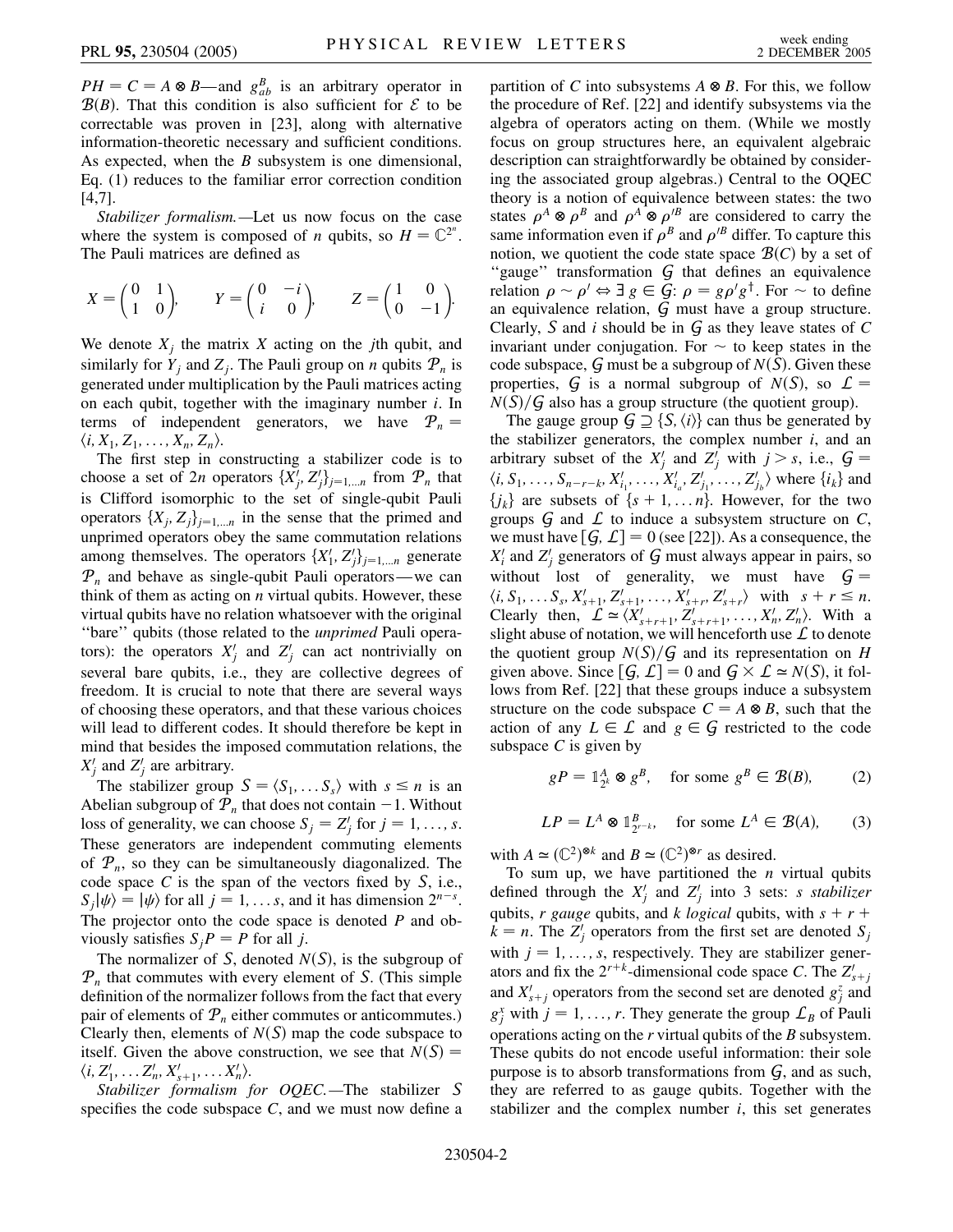the gauge group that leaves the encoded information invariant under conjugation,  $G = \mathcal{L}_B \times S \times \langle i \rangle$ . From this definition, it is clear that an Abelian gauge group corresponds to the standard stabilizer formalism, while non-Abelian G yield OQEC codes. Finally the  $Z'_{s+r+j}$  and  $X'_{s+r+j}$  operators from the third set are denoted  $\overline{Z}_j$  and  $\overline{X}_j$ with  $j = 1, \ldots, k$ , respectively. They generate the logical operations  $\mathcal{L}$ , and act only on the *k* virtual qubits of the *A* subsystem.

Although we have given an explicit set of generators for  $\mathcal{L}$ , we stress that only the coset structure of  $\mathcal{L}$  really matters. Operations related by a gauge transformation have the same effect on the encoded qubits, e.g., any  $\bar{Z}_j'$  =  $g\bar{Z}_j$  with  $g \in \mathcal{G}$  can serve as the logical *Z* Pauli operator acting on the *j*th encoded qubit. This defines an equivalence relation  $Z \sim Z' \Leftrightarrow ZZ' \in \mathcal{G}$  between quantum operations. As mentioned above, the definitions of the gauge group  $G$  and logical operations  $L$  can be extended by considering the associated group algebras: any linear combination of elements of  $G(\mathcal{L})$  is an operator acting solely on the gauge system *B* (encoded qubits *A*). This extends the notion of equivalence relations between states and operations in an obvious way.

*Error correction.—*We now study the effect of a set of errors  ${E_a} \subset \mathcal{P}_n$ . Although this may appear restrictive, we note that a recovery procedure  $R$  that corrects  ${E_a}$  will also correct any set of errors obtained from linear combination of elements of  ${E_a}$ . Error detection is made by measuring the stabilizer generators  $S_1, \ldots, S_s$ . These give a set of outcomes  $(m_1, \ldots, m_s)$  taking values  $\pm 1$ , called the error syndrome. The all-ones syndrome indicates that the state is in the code subspace *C*, while any other syndrome indicate that an error has taken the state out of *C*. Thus, *detectable* errors are those that anticommute with at least one of the stabilizer generators, i.e.,  $P_n - N(S)$  is the set of detectable errors.

To be *correctable*, the set of errors must satisfy Eq. (1). [Note that the conjugation  $( + )$  is irrelevant here, so we will omit it.] For any pair  $a, b$ , the operator  $E_a E_b$  is an element of either  $P_n - N(S)$ , or  $N(S) - G$ , or  $G$ . In the first case, there exists an  $S \in S$  for which  $\{E_a E_b, S\} = 0$ . Inserting in to Eq. (1), we get  $PE_aE_bP = PE_aE_bSP =$  $$ rection condition is fulfilled. In the second case, observe that  $N(S) - G \simeq \{ \mathcal{L} - \mathbb{I} \} \times G$ , so Eqs. (3) and (2) show that  $PE_a E_b P = L_{ab}^A \otimes g_{ab}^B$  for some  $L_{ab}^A \neq \mathbb{1}^A$ , so these errors cannot be corrected. For the third case, Eq. (2) shows that  $PE_aE_bP = 1^A \otimes g_{ab}^B$ , so the condition is satisfied. Therefore,  ${E_a}$  is a correctable set of errors if and only if  $E_a E_b \notin N(S) - G$  for all pairs *a*, *b*.

To construct the recovery procedure, observe that equivalent errors  $E_a \sim E_b$  have by definition and Eq. (2)  $PE_aE_bP = \mathbb{1}^A \otimes g_{ab}^B$ , and yield the same error syndrome: for all  $S \in S$  and  $g \in G$ ,  $[gE_a, S] = 0$  if and only if  $[E_a, S] = 0$ . Thus, syndrome measurement can identify the coset of  ${E_a}$  $/{G}$  to which the error that occurred belongs. To recover the information encoded in *A*, we can apply any element of that coset to the state. The overall effect of this procedure will be a gauge transformation since equivalent errors have  $E_a E_b P = \mathbb{1}^A \otimes g_{ab}^B$  by virtue of Eq. (2), leaving the logical qubits *A* unaffected.

*Bounds.—*The distance *d* of a code is given by the minimal weight of operators in  $N(S) - G$ . (The weight of an element of  $P_n$  is the number of qubits on which it acts nontrivially.) A code of distance *d* can correct errors on up to  $(d-1)/2$  qubits. A stabilizer OQEC code therefore has 4 parameters,  $[[n, k, r, d]]$  representing, respectively, the number of physical qubits, the number of encoded logical qubits, the number of gauge qubits, and the distance of the code. The Knill-Laflamme or quantum Singleton bound  $n \ge 2(d-1) + k$  restricts the possible values of these parameters [4]. As any bound relating *n*, *k*, and *d* derived in the context of stabilizer QEC, this bound also applies to OQEC. This follows straightforwardly from Theorem 3 of Ref. [8]. Indeed, a  $[[n, k, r, d]]$  OQEC code can be transformed into a  $[[n, k, 0, d]]$  QEC code by turning the gauge *Z* operators  $g_j^z$  into extra stabilizer generators, i.e., by fixing the gauge.

The theory of OQEC opens the possibility of simplifying existing codes—turning a  $[[n, k, 0, d]]$  code into a  $[[n, k, r, d]]$  code with  $r > 0$ —by identifying "gauge" symmetries'' in their stabilizer. This would lead to more efficient error correction procedures with less error syndromes to measure and wider classes of encoded operations to choose from. A specific example is presented in the next section. The key task is thus to find the largest value of *r* achievable given values of *n*, *k*, and *d*. We have not yet derived a general bound for the number of gauge qubits besides the trivial observation that at least one stabilizer must be measured when  $d > 0$ . By exhaustive search however, we have ruled out the existence of a ''better than perfect'' quantum code—a 5-qubit code protecting one logical qubit against any single-qubit error [7,24], but which requires less than 4 stabilizer generators, i.e., that admits one gauge qubit.

*Example.—*Let us illustrate the idea of reducing the number of stabilizer generators by identifying gauge symmetries using Shor's  $[[9, 1, 0, 3]]$  code [1]. The stabilizer

TABLE I. Stabilizer generators and encoded Pauli's for Shor's 9*;* 1*;* 0*;* 3 code.

| $S_1 =$     | $X_1$          | $X_2$          | $X_3$          | $X_4$          | $X_5$          | $X_6$          | 1 <sub>7</sub> | $\mathbb{1}_8$   | $\mathbb{1}_9$ |
|-------------|----------------|----------------|----------------|----------------|----------------|----------------|----------------|------------------|----------------|
| $S_2 =$     | $X_1$          | $X_2$          | $X_3$          | $\mathbb{1}_4$ | $\mathbb{1}_5$ | $\mathbb{1}_6$ | $X_7$          | $X_8$            | $X_9$          |
| $S_3 =$     | $Z_1$          | $Z_2$          | $\mathbb{1}_3$ | $1_4$          | $\mathbb{1}_5$ | $\mathbb{1}_6$ | $1\!\!1_7$     | $\mathbb{1}_8$   | $\mathbb{1}_9$ |
| $S_4 =$     | $\mathbb{1}_1$ | $Z_2$          | $Z_3$          | $\mathbb{1}_4$ | $\mathbb{1}_5$ | $\mathbb{1}_6$ | $1\!\!1_7$     | $\mathbb{1}_{8}$ | $\mathbb{1}_9$ |
| $S_5 =$     | 1 <sub>1</sub> | $\mathbb{1}_2$ | $\mathbb{1}_3$ | $Z_4$          | $Z_5$          | $\mathbb{1}_6$ | $1\!\!1_7$     | $\mathbb{1}_8$   | $\mathbb{1}_9$ |
| $S_6 =$     | 1 <sub>1</sub> | $\mathbb{1}_2$ | $\mathbb{1}_3$ | $\mathbb{1}_4$ | $Z_5$          | $Z_6$          | $1\!\!1_7$     | $\mathbb{1}_8$   | $\mathbb{1}_9$ |
| $S_7 =$     | 1 <sub>1</sub> | $\mathbb{1}_2$ | $\mathbb{1}_3$ | $1_4$          | $\mathbb{1}_5$ | $\mathbb{1}_6$ | $Z_7$          | $Z_8$            | $\mathbb{1}_9$ |
| $S_8 =$     | 1 <sub>1</sub> | $\mathbb{1}_2$ | $\mathbb{1}_3$ | $1_4$          | $\mathbb{1}_5$ | 1 <sub>6</sub> | $1\degree$     | $Z_8$            | $Z_9$          |
| $\bar{Z} =$ | $Z_1$          | $Z_2$          | $Z_3$          | $Z_4$          | $Z_5$          | $Z_6$          | $Z_7$          | $Z_8$            | $Z_9$          |
| $X =$       | $X_1$          | $X_2$          | $X_3$          | $X_4$          | $X_5$          | $X_6$          | $X_7$          | $X_8$            | $X_9$          |